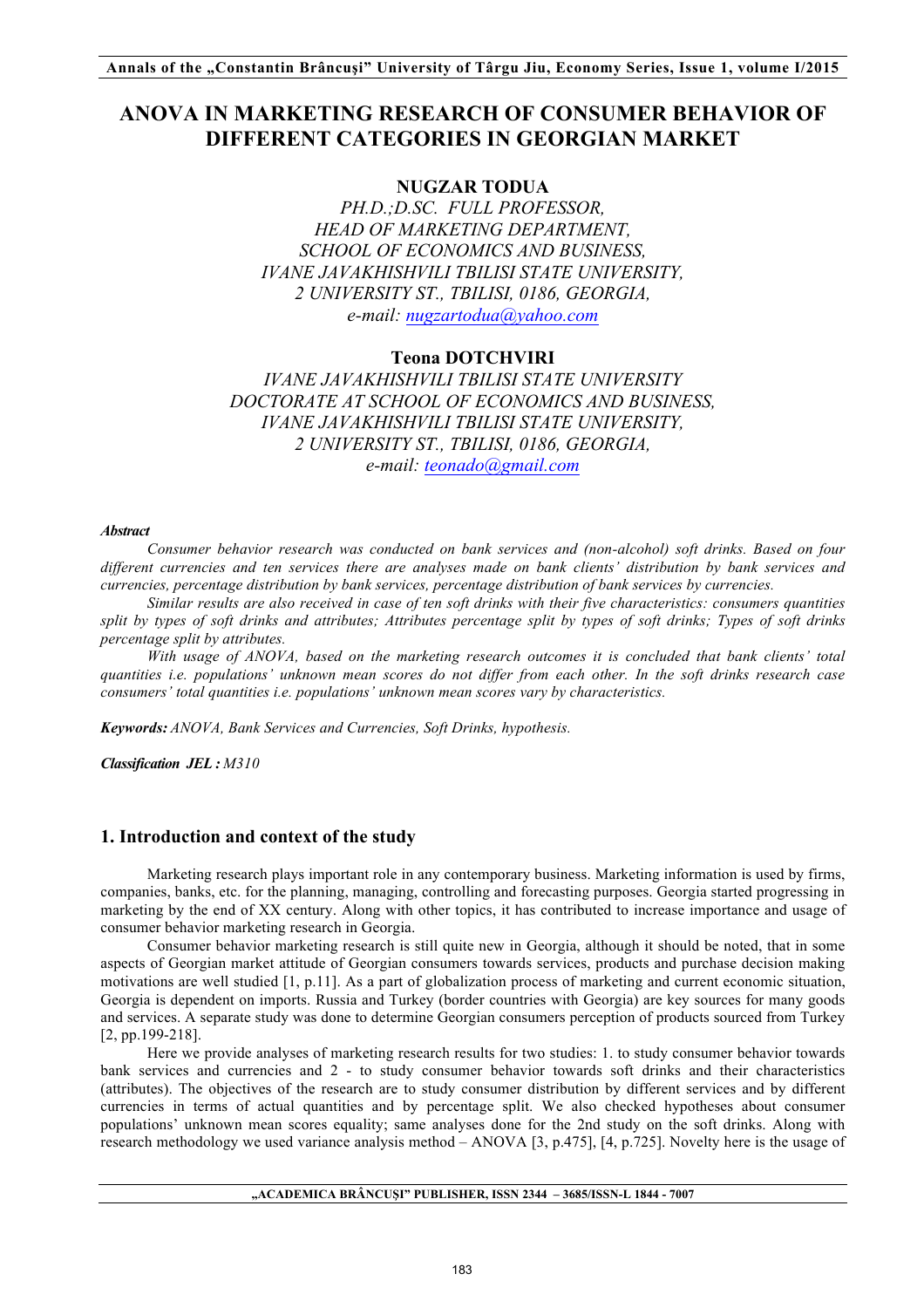#### **Annals of the "Constantin Brâncuşi" University of Târgu Jiu, Economy Series, Issue 1, volume I/2015**

ANOVA in such studies. Based on the research, outcomes are tested against the hypotheses: it is true that average number of consumers do not differ in different banks, also that average number of soft drink consumers differ from each other. Results can be used a) by banks in order to help them to better study the clients' inflow, during the analyses of income and expenses; b) by manufacturers of soft drinks to estimate consumption and make changes in the characteristics of the product.

Initially ANOVA was used to study and make decisions related to agricultural statistics and specific biological experiments. Nowadays ANOVA along with other statistical methods is becoming universal in theoretical research as well as in practical activities in almost all fields.

Population is a complete set of elements (persons or objects) that possess some common characteristic defined by the sampling criteria. For instance, total number of consumers of any firm's product (or for specific product) makes certain population. Each population has two numeric characteristics: mean score of the element– expected score and numeric measure of the deviation from the mean – variation. As usual, these characteristics are unknown. In order to estimate (to establish approximate meanings) these characteristics to study total population is either impossible or not recommended. E.g. it is not possible to study impact of tobacco usage on each smoker's health or it is not suggested to check validity of each bulb ready for sales, etc. therefore, observation is made on the part of the population, data of which is called sampling. Quantity of sampling elements i.e. of conducted tests is sample size. In reality researcher has only this sampling, based on which she/he needs to solve different type of statistical problem based on the statistical conclusions. Key objective of statistics is to study population through the sampling.

One of the aspects of interest in our research is to study populations' unknown mean scores homogeneity i.e. proximity points. For instance, a) there is a need to find out for similar type of products (populations) made by different firms, share of mean scores homogeneity of the rejected products – if they match or not; b) if the unknown mean score of consumers (populations) of specific service and products are matching or differ from each other.

Using ANOVA for creating and solving the general problem of hypothesis check about populations' unknown mean score equality has its defined scheme [3, p.475].

For example, there is R quantity of population  $X_1, K, X_k$ , for which unknown mean scores are:  $a_1, K, a_k$ . Main hypothesis is that all mean scores match; whereas alternative hypothesis can state that at least one mean score is different from others. Objective is to decide on the parts of the populations based on the outcomes of the measurements (tests, tracking, interviewing) with some probability (significance level) out of two hypotheses which one is correct (true).

Let's now review the results of the first research.

## **2. Consumer behavior towards bank services and currencies**

Each bank's total number of clients is considered as studied population. Our research conducted in 3 key banks of Georgia: a) Bank Republic, b) Bank of Georgia and c) TBC Bank. In each bank 100 respondents were interviewed.

Based on the raw data following information was captured: 1. Split of clients by bank services and currencies; 2. % split of currencies by services; 3. % split of services by currencies.

Here is an example based on the Bank Republic:

| <b>Bank Republic</b> |                          |                |                |      |                |       |  |  |  |
|----------------------|--------------------------|----------------|----------------|------|----------------|-------|--|--|--|
|                      |                          |                | Currency       |      |                |       |  |  |  |
| #                    | <b>Bank Service Name</b> | Georgian       | <b>US</b>      | Euro | Ruble          | Total |  |  |  |
|                      |                          | Lari           | <b>Dollars</b> |      |                |       |  |  |  |
| 1                    | Business loan            | 5              | 3              |      |                | 10    |  |  |  |
| $\overline{2}$       | Term deposit             | 4              | $\overline{2}$ | 3    | $\overline{0}$ | 9     |  |  |  |
| 3                    | Mortgage                 | $\overline{2}$ | $\overline{2}$ |      | $\theta$       | 5     |  |  |  |
| $\overline{4}$       | Compound savings         | $\overline{2}$ |                |      | $\theta$       | 4     |  |  |  |

Table no. 1 Bank Clients Split by Services & Currencies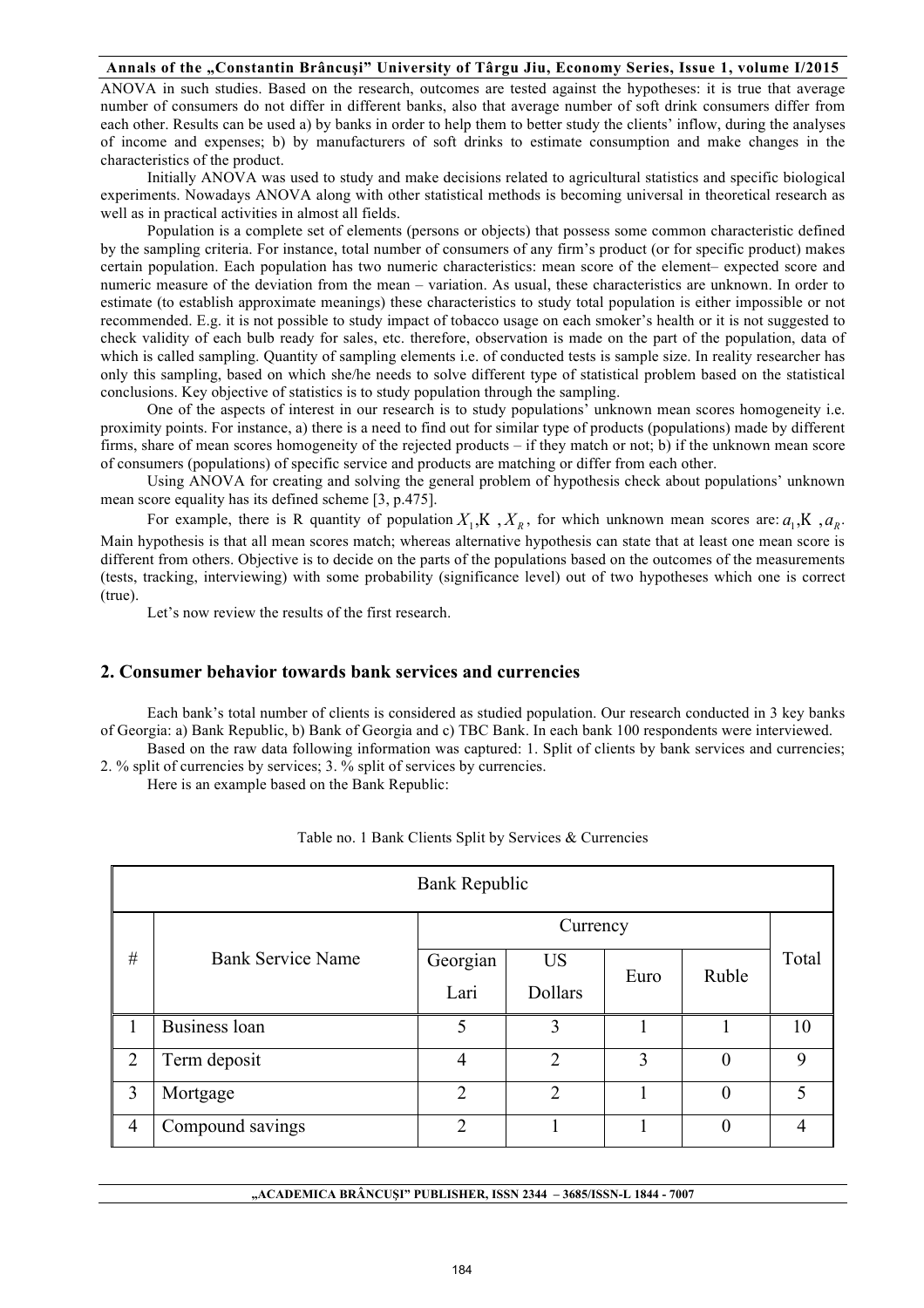|    | Annals of the "Constantin Brâncuși" University of Târgu Jiu, Economy Series, Issue 1, volume I/2015 |                |    |    |     |
|----|-----------------------------------------------------------------------------------------------------|----------------|----|----|-----|
| 5  | Privilege savings                                                                                   |                |    |    | O   |
| 6  | Child deposit                                                                                       | 6              |    |    | 10  |
| 7  | Debit Card                                                                                          | 14             | 6  |    | 22  |
| 8  | Flexible deposit                                                                                    | 6              | ∍  | ∍  | 10  |
| 9  | Consumer loan                                                                                       |                | 3  |    | 16  |
| 10 | Call deposit                                                                                        | $\overline{4}$ | ◠  | ↑  | 8   |
|    | Total                                                                                               | 57             | 25 | 14 | 100 |

Table no. 2 % Split of Currencies by Services

| <b>Bank Republic</b>    |                          |          |           |      |                  |       |  |  |  |
|-------------------------|--------------------------|----------|-----------|------|------------------|-------|--|--|--|
|                         |                          |          | Currency  |      |                  |       |  |  |  |
| #                       | <b>Bank Service Name</b> | Georgian | <b>US</b> | Euro | Ruble            | Total |  |  |  |
|                         |                          | Lari     | Dollars   |      |                  |       |  |  |  |
| $\mathbf{1}$            | Business loan            | 50       | 30        | 10   | 10               | 100   |  |  |  |
| $\overline{2}$          | Term deposit             | 45       | 22        | 33   | $\overline{0}$   | 100   |  |  |  |
| $\overline{\mathbf{3}}$ | Mortgage                 | 40       | 40        | 20   | $\boldsymbol{0}$ | 100   |  |  |  |
| 4                       | Compound savings         | 50       | 25        | 25   | $\overline{0}$   | 100   |  |  |  |
| 5                       | Privilege savings        | 50       | 33        | 17   | $\overline{0}$   | 100   |  |  |  |
| 6                       | Child deposit            | 60       | 20        | 10   | 10               | 100   |  |  |  |
| $\tau$                  | Debit Card               | 64       | 26        | 5    | 5                | 100   |  |  |  |
| 8                       | Flexible deposit         | 60       | 20        | 20   | $\boldsymbol{0}$ | 100   |  |  |  |
| 9                       | Consumer loan            | 69       | 19        | 6    | 6                | 100   |  |  |  |
| 10                      | Call deposit             | 50       | 25        | 6    | 6                | 100   |  |  |  |

Table no. 3 % Split of Services by Currencies

|   |                          | Currency |           |      |       |  |  |  |
|---|--------------------------|----------|-----------|------|-------|--|--|--|
| # | <b>Bank Service Name</b> | Georgian | <b>US</b> |      | Ruble |  |  |  |
|   |                          | Lari     | Dollars   | Euro |       |  |  |  |
|   | Business loan            | 9        | 12        |      | 25    |  |  |  |
| 2 | Term deposit             | ⇁        | 8         | 21   |       |  |  |  |
| 2 | Mortgage                 | 3.4      | 8         |      |       |  |  |  |

**"ACADEMICA BRÂNCUŞI" PUBLISHER, ISSN 2344 – 3685/ISSN-L 1844 - 7007**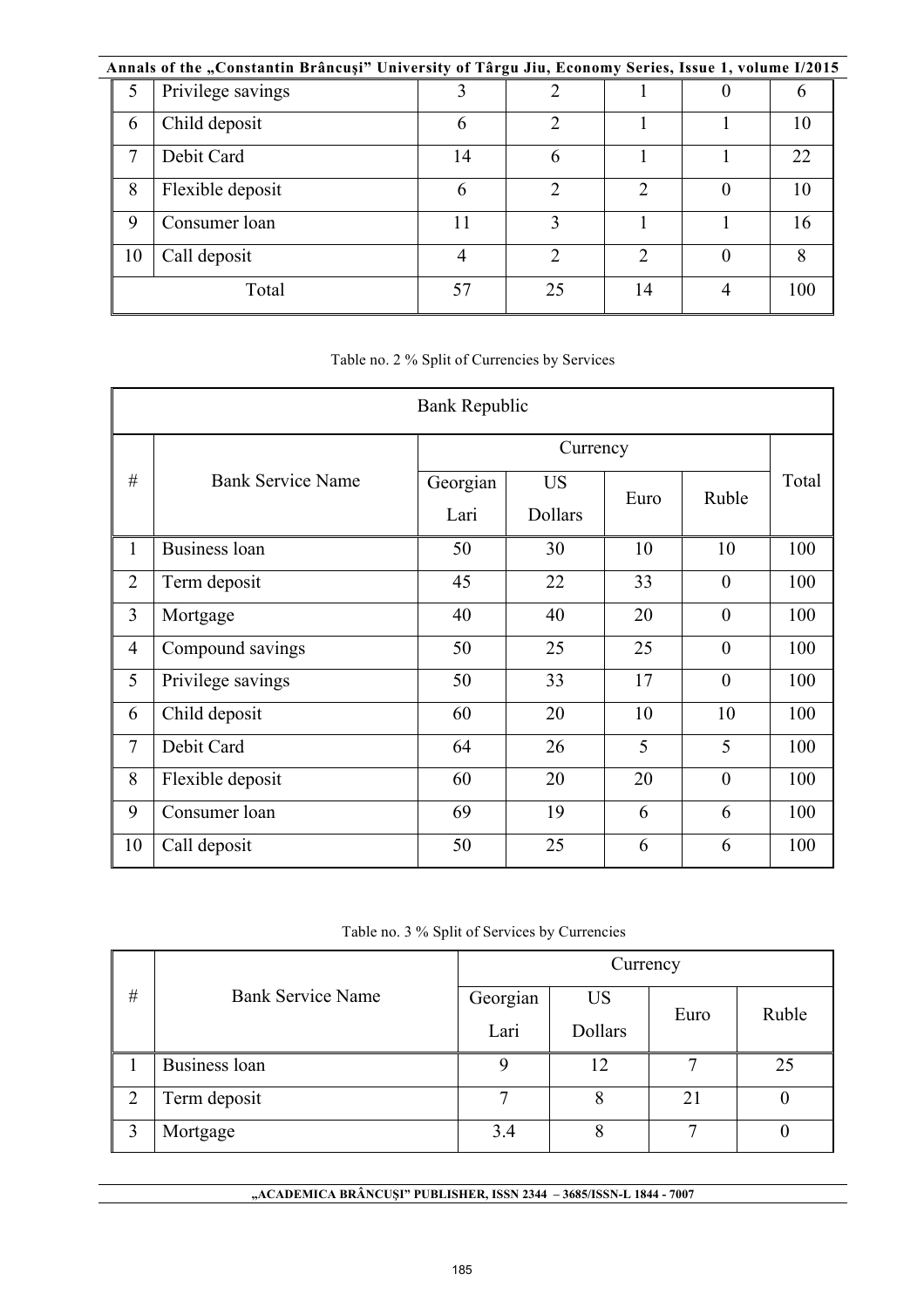|    | Annals of the "Constantin Brâncuși" University of Târgu Jiu, Economy Series, Issue 1, volume I/2015 |      |     |     |          |
|----|-----------------------------------------------------------------------------------------------------|------|-----|-----|----------|
| 4  | Compound savings                                                                                    | 3.4  |     |     |          |
| 5  | Privilege savings                                                                                   | 5.3  | 8   |     |          |
| 6  | Child deposit                                                                                       | 10.5 | 8   |     | 25       |
| 7  | Debit Card                                                                                          | 24.6 | 24  |     | 25       |
| 8  | Flexible deposit                                                                                    | 10.5 | 8   | 15  | $\theta$ |
| 9  | Consumer loan                                                                                       | 19.3 | 12  | 7   | 25       |
| 10 | Call deposit                                                                                        | 7    | 8   | 15  |          |
|    | Total                                                                                               | 100  | 100 | 100 | 100      |

Let's now review in the mentioned three banks 7 service types split by clients as provided below:

| #              | <b>Bank Service Name</b> | Number of Clients    |                 |                 |  |  |  |  |
|----------------|--------------------------|----------------------|-----------------|-----------------|--|--|--|--|
|                |                          | <b>Bank Republic</b> | Bank of Georgia | <b>TBC</b> Bank |  |  |  |  |
|                | Business loan            | 10                   | 8               | h               |  |  |  |  |
| 2              | Term deposit             | 9                    | 12              | 8               |  |  |  |  |
| 3              | Compound savings         | 4                    | 10              | 5               |  |  |  |  |
| $\overline{4}$ | Mortgage                 | 5                    | 10              | 6               |  |  |  |  |
| 5              | Child deposit            | 10                   | 4               | 5               |  |  |  |  |
| 6              | Debit Card               | 22                   | 15              | 24              |  |  |  |  |
| 7              | Consumer loan            | 16                   | 18              | 16              |  |  |  |  |

Table no. 4 Clients by Services (Bank Republic, Bank of Georgia, TBC Bank)

Using ANOVA we need to find out if unknown mean scores of the clients populations match or differ from each other in the mentioned banks for 7 services. In this case we have  $R = 3$ ,  $N = 21$  three unknown means:  $a_1$ ,  $a_2$  da  $a_3$ . Significance is  $\alpha = 0.05$ . We need to validate hypotheses:  $H_0$ :  $a_1 = a_2 = a_3$  and  $H_1$ : at least one mean is different from others. Based on the calculations following result revealed:

$$
\overline{x}_1 = 11, \ \overline{x}_2 = 11, \ \overline{x}_3 = 10
$$
 (1)  
 $\overline{S}_1^2 = 40, \ \overline{S}_2^2 = 21, \ \overline{S}_3^2 = 53$  (2)  
 $\overline{x}_1 = 10.62$  (3)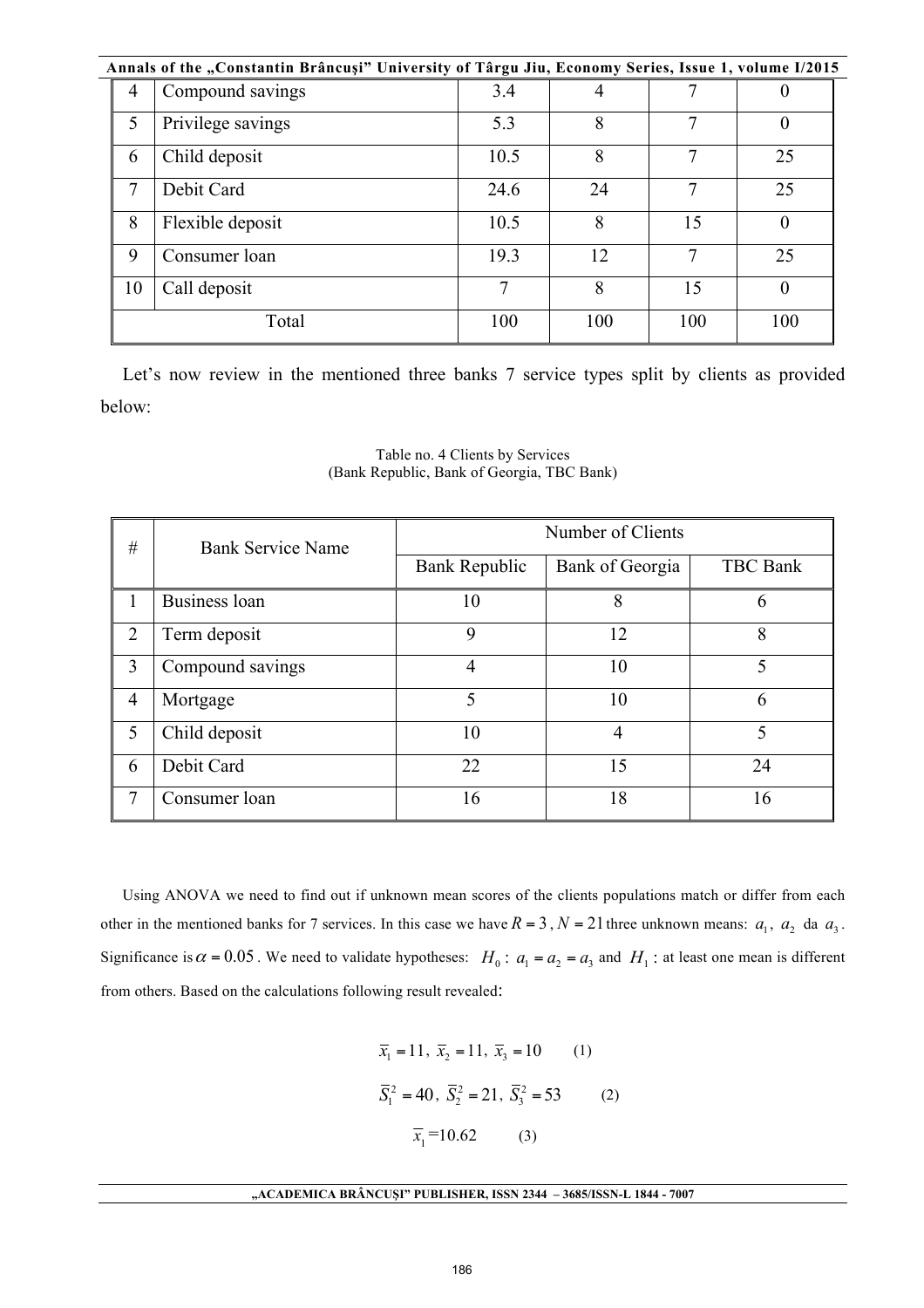```
S_R^2 = 2.36 (4)
S_W^2 = 38 (5)
f = 0.06 (6)
```
Referring to Fisher's table of upper  $\alpha$  - critical points of distribution [3, p.528], we calculated critical area which is:

$$
\left[F_{R-1,N-R,\alpha},+\infty\right) = \left[F_{2,18,0.05},+\infty\right) = \left[3.55,+\infty\right) \tag{7}
$$

So, critical meaning  $f = 0.06$  does not fall in [3.55, + $\infty$ ) critical area, therefore, there is no reason to reject main hypothesis  $H_0$ . In other words, at 0.05 significance level i.e. with  $1 - \alpha = 95\%$  confidence level (with 0.95 probability) we can conclude that in the mentioned three banks unknown mean scores of bank services of the populations (clients) do not differ.

Let's see the outcomes of another research.

## **3. Consumer behavior towards soft drinks and their characteristics (attributes)**

| #              | <b>Soft Drinks Names</b> |                | Attributes     |                |                |                |       |  |
|----------------|--------------------------|----------------|----------------|----------------|----------------|----------------|-------|--|
|                |                          | Taste          | Color          | Sweetness      | Sparkle        | Design         | Total |  |
| $\mathbf{1}$   | Coca Cola                | 6              | $\overline{2}$ | 6              |                | $\overline{2}$ | 17    |  |
| $\overline{2}$ | Pepsi                    | 8              | $\mathbf{1}$   | 6              | $\mathbf{1}$   | $\overline{2}$ | 18    |  |
| 3              | Fanta                    | 8              | 3              | 6              | $\overline{2}$ | $\overline{2}$ | 21    |  |
| $\overline{4}$ | Sprite                   | 5              | $\mathbf{1}$   | $\tau$         | $\mathbf{1}$   | 1              | 15    |  |
| 5              | Natakhtari               | 7              | $\overline{2}$ | 6              | $\mathbf{1}$   | $\overline{2}$ | 18    |  |
| 6              | Zedazeni                 | 6              | $\overline{2}$ | 5              | $\overline{2}$ | 1              | 16    |  |
| $\overline{7}$ | Zandukeli                | 8              | $\mathbf{1}$   | 6              | $\overline{2}$ | $\mathbf{1}$   | 18    |  |
| 8              | Kazbegi                  | $\overline{7}$ | $\overline{2}$ | 6              | $\mathbf{1}$   | 1              | 17    |  |
| 9              | Laghidze                 | 5              | $\overline{2}$ | $\overline{7}$ | $\mathbf{1}$   | 1              | 16    |  |
| 10             | Lemonade (others)        | 6              | $\mathbf{1}$   | 10             | $\overline{2}$ | $\overline{2}$ | 21    |  |
|                | Total                    | 66             | 17             | 65             | 14             | 15             | 177   |  |

Table no. 5 Quantities of Consumers Split by Types of Soft Drinks and Attributes

| # | <b>Soft Drinks Names</b> | Attributes |       |          |         |        |       |
|---|--------------------------|------------|-------|----------|---------|--------|-------|
|   |                          | Taste      | Color | Sweetnes | Sparkle | Design | Total |

### Table no. 6 Attributes % Split by Types of Soft Drinks

#### **"ACADEMICA BRÂNCUŞI" PUBLISHER, ISSN 2344 – 3685/ISSN-L 1844 - 7007**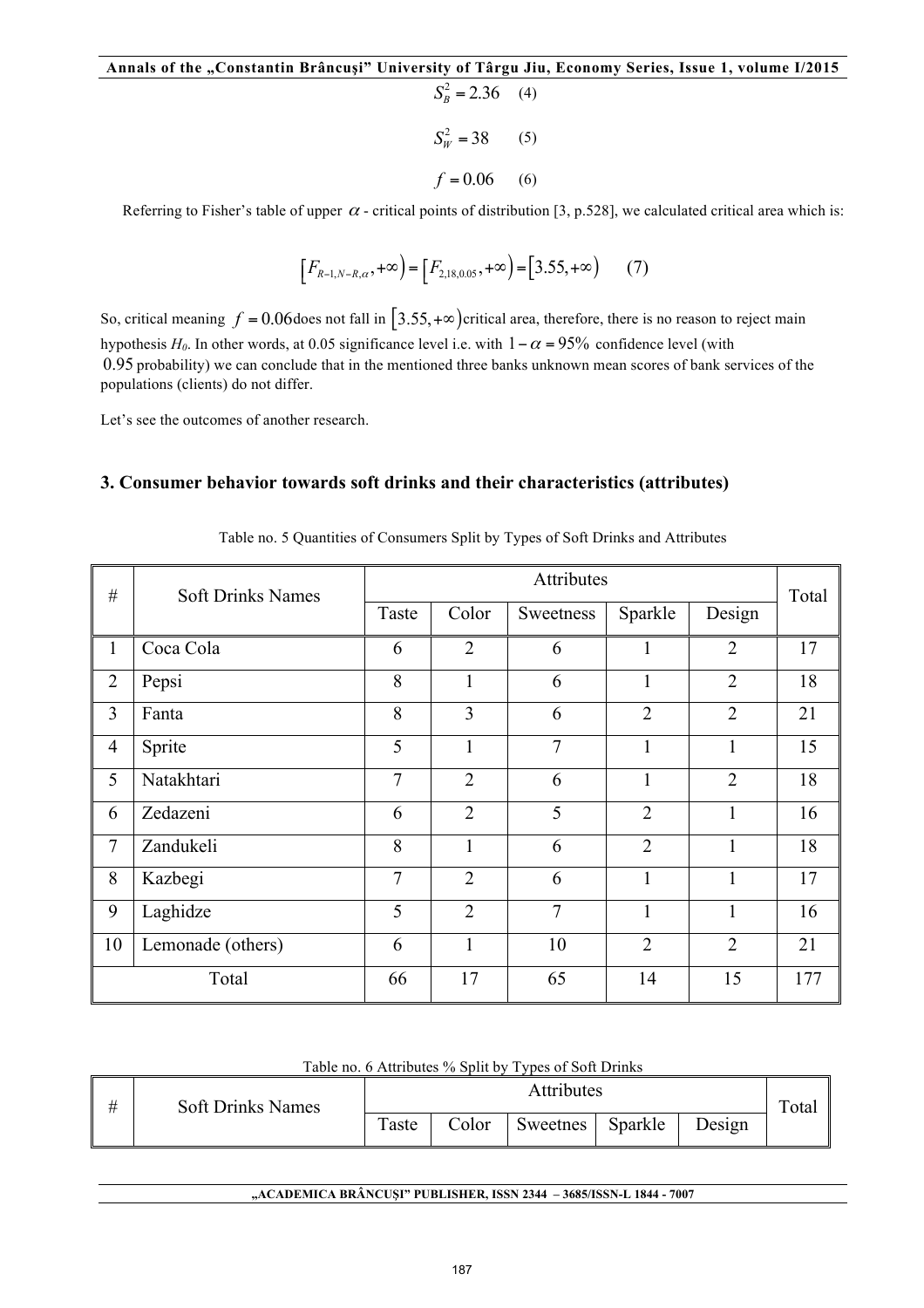|                | Annals of the "Constantin Brâncuși" University of Târgu Jiu, Economy Series, Issue 1, volume I/2015 |      |      |      |      |      |     |  |  |
|----------------|-----------------------------------------------------------------------------------------------------|------|------|------|------|------|-----|--|--|
|                |                                                                                                     |      |      | S.   |      |      |     |  |  |
| 1              | Coca Cola                                                                                           | 35.3 | 11.8 | 35.3 | 5.8  | 11.8 | 100 |  |  |
| $\overline{2}$ | Pepsi                                                                                               | 44.4 | 5.6  | 33.3 | 5.6  | 11.1 | 100 |  |  |
| 3              | Fanta                                                                                               | 38.1 | 14.3 | 28.6 | 9.5  | 9.5  | 100 |  |  |
| 4              | Sprite                                                                                              | 33.3 | 6.7  | 46.6 | 6.7  | 6.7  | 100 |  |  |
| 5              | Natakhtari                                                                                          | 38.9 | 11.1 | 33.3 | 5.6  | 11.1 | 100 |  |  |
| 6              | Zedazeni                                                                                            | 37.5 | 12.5 | 31.2 | 12.5 | 6.3  | 100 |  |  |
| 7              | Zandukeli                                                                                           | 44.4 | 5.6  | 33.3 | 11.1 | 5.6  | 100 |  |  |
| 8              | Kazbegi                                                                                             | 41.3 | 11.8 | 35.3 | 5.8  | 5.8  | 100 |  |  |
| 9              | Laghidze                                                                                            | 31.2 | 12.5 | 43.7 | 6.3  | 6.3  | 100 |  |  |
| 10             | Lemonade (others)                                                                                   | 28.6 | 4.8  | 47.6 | 9.5  | 9.5  | 100 |  |  |

|                | Table no. 7 Types of Soft Drinks 70 Spill by Althoutes |            |       |          |         |        |  |  |  |  |
|----------------|--------------------------------------------------------|------------|-------|----------|---------|--------|--|--|--|--|
|                | <b>Soft Drinks Names</b>                               | Attributes |       |          |         |        |  |  |  |  |
| #              |                                                        | Taste      | Color | Sweetnes | Sparkle | Design |  |  |  |  |
|                |                                                        |            |       | S        |         |        |  |  |  |  |
| $\mathbf{1}$   | Coca Cola                                              | 9.1        | 11.8  | 9.2      | 7.1     | 13.3   |  |  |  |  |
| $\overline{2}$ | Pepsi                                                  | 12.1       | 5.9   | 9.2      | 7.1     | 13.3   |  |  |  |  |
| $\overline{3}$ | Fanta                                                  | 12.1       | 17.6  | 9.2      | 14.3    | 13.3   |  |  |  |  |
| $\overline{4}$ | Sprite                                                 | 7.6        | 5.9   | 10.8     | 7.1     | 6.7    |  |  |  |  |
| 5              | Natakhtari                                             | 10.6       | 11.8  | 9.2      | 7.1     | 13.3   |  |  |  |  |
| 6              | Zedazeni                                               | 9.1        | 11.8  | 7.7      | 14.3    | 6.7    |  |  |  |  |
| $\tau$         | Zandukeli                                              | 12.1       | 5.8   | 9.2      | 14.3    | 6.7    |  |  |  |  |
| 8              | Kazbegi                                                | 10.6       | 11.8  | 9.2      | 7.1     | 6.7    |  |  |  |  |
| 9              | Laghidze                                               | 7.6        | 11.8  | 10.8     | 7.1     | 6.7    |  |  |  |  |
| 10             | Lemonade (others)                                      | 9.1        | 5.8   | 15.5     | 14.2    | 13.3   |  |  |  |  |
|                | Total                                                  | 100        | 100   | 100      | 100     | 100    |  |  |  |  |

7 Types of Soft Drinks % Split by Attribut

Let's review Table no. 5 data and consumers by five attributes which unknown mean scores are  $a_1$ ,  $a_2$ ,  $a_3$ ,  $a_4$  and  $a_5$ . We have  $H_0$ :  $a_1 = L = a_5$ ,  $H_1$ :at least one mean differs from others. Using ANOVA in this case there are  $R = 5$ ,  $R - 1 = 4$ ,  $N = 40$ ,  $N - R = 35$ . Significance is  $\alpha = 0.05$ . Based on the calculations following result revealed: